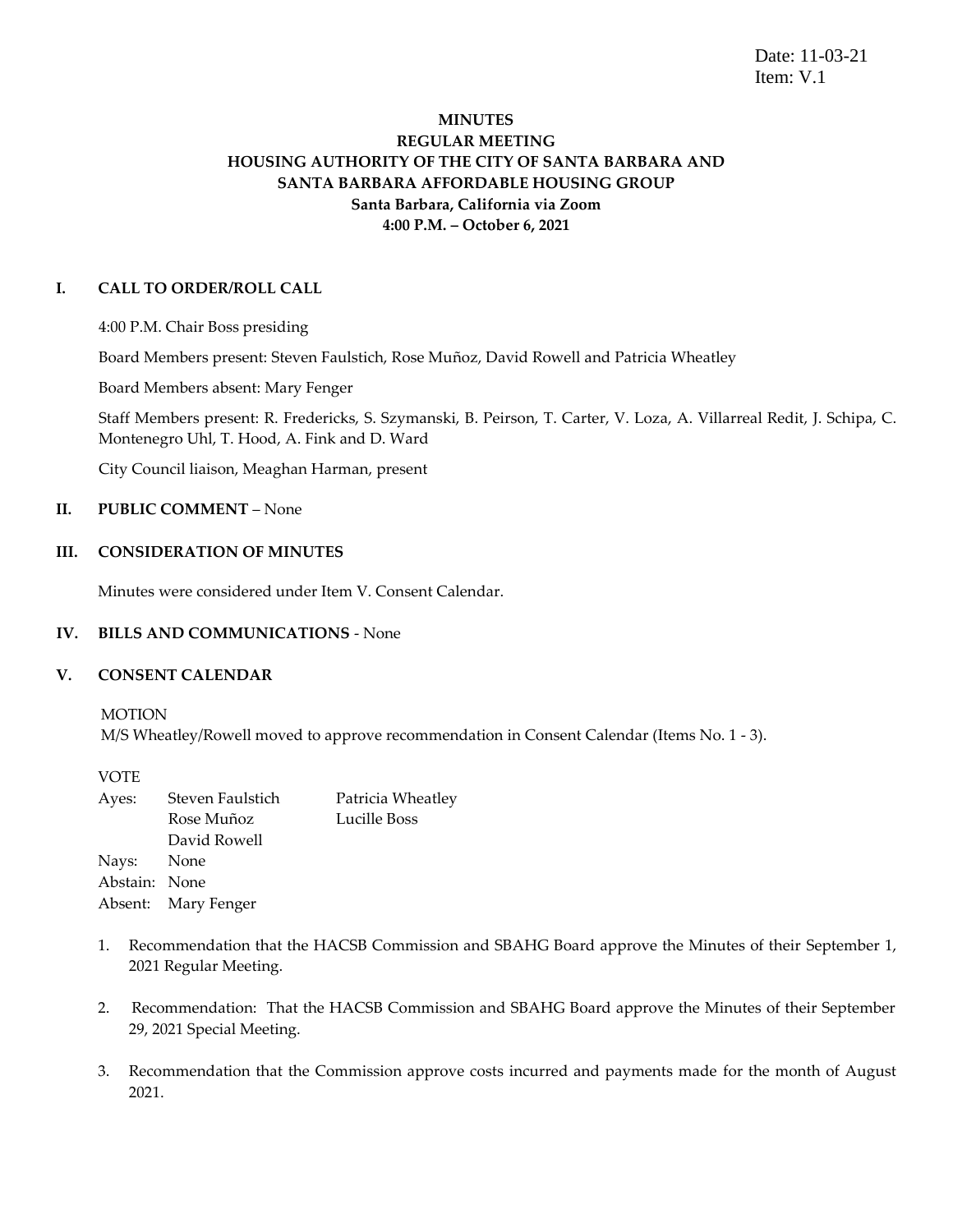### **VI. REPORT OF EXECUTIVE DIRECTOR**

1. Recommendation that the Commission receive a presentation by Adventures in Caring on their partnership with the Housing Authority.

Simon Fox, Executive Director of Adventures in Caring, provided an overview of the program via a PowerPoint presentation. He confirmed to the Board that the second phase goal will be serving 100 residents.

2. Recommendation that the Commission: (1) approve a Second Amendment with Family Service Agency (FSA) for the period of October 1, 2021 to July 31, 2022 increasing the current contract amount for the Supportive Services Program by \$22,595 to the amount of \$186,432; and (2) authorize the Executive Director, or his designee, to execute said contract on behalf of the Housing Authority.

### DOCUMENTS

• September 15, 2021 Executive Director's Report prepared by Resident Programs Supervisor

### SPEAKERS Staff: R. Fredericks, A. Villarreal Redit

### MOTION

M/S Muñoz/Faulstich moved to (1) approve a Second Amendment with Family Service Agency (FSA) for the period of October 1, 2021 to July 31, 2022 increasing the current contract amount for the Supportive Services Program by \$22,595 to the amount of \$186,432; and (2) authorize the Executive Director, or his designee, to execute said contract on behalf of the Housing Authority.

#### VOTE

| Steven Faulstich    | Patricia Wheatley |
|---------------------|-------------------|
| Rose Muñoz          | Lucille Boss      |
| David Rowell        |                   |
| Nays: None          |                   |
| Abstain: None       |                   |
| Absent: Mary Fenger |                   |
|                     |                   |

## **VII. TREASURER'S REPORT** – None

## **VIII. COMMITTEE REPORT** – None

## **IX. UNFINISHED BUSINESS** – None

## **X. NEW BUSINESS**

1. Recommendation that the Commission: (1) hold a public hearing and take public comment on proposed amendments to the Housing Authority's Administrative Plan governing the operation of its Section 8 Housing Choice Voucher (HCV) program; and (2) adopt a resolution approving said amendments to the Administrative Plan.

#### DOCUMENTS

• September 15, 2021 Executive Director's Report prepared by Housing Programs Supervisor

SPEAKERS Staff: R. Fredericks, A. Fink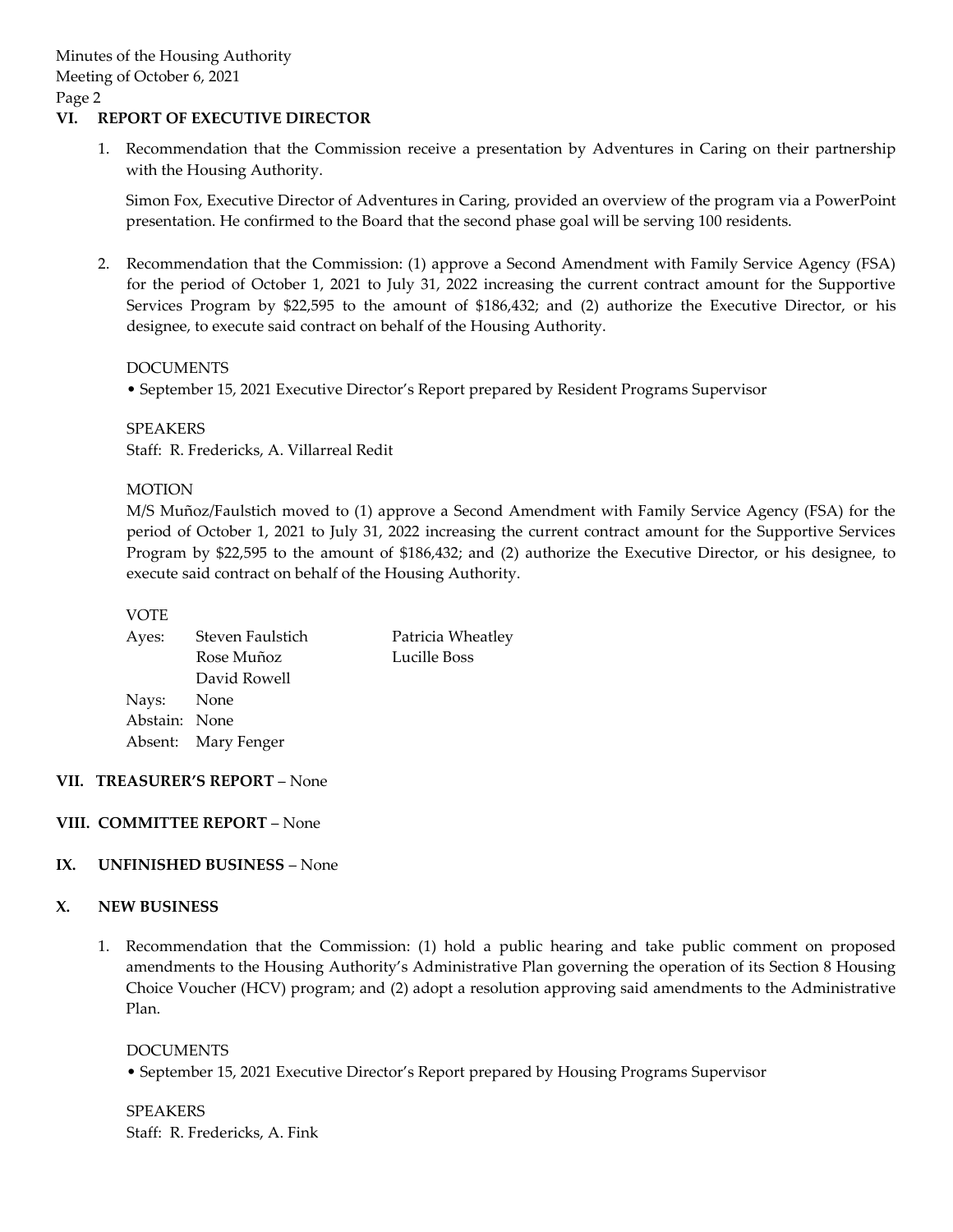> Chair Boss opened a public hearing at 4:39 P.M. and closed the public hearing at 4:39 P.M. No comments were made.

### MOTION

M/S Rowell/Muñoz moved to adopt Resolution No. 2761, of the Housing Authority of the City of Santa Barbara, approving amendments to the Housing Authority's Administrative Plan governing the operation of its Section 8 Housing Choice Voucher (HCV) program.

### VOTE

|              | Patricia Wheatley                                                      |
|--------------|------------------------------------------------------------------------|
| Rose Muñoz   | Lucille Boss                                                           |
| David Rowell |                                                                        |
|              |                                                                        |
|              |                                                                        |
|              |                                                                        |
|              | Steven Faulstich<br>Nays: None<br>Abstain: None<br>Absent: Mary Fenger |

2. Recommendation that the Commission: (1) hold a public hearing and take public comment on proposed amendments to the Housing Authority's Admissions and Continued Occupancy Policy for its Essential Workforce Housing program; and (2) adopt a resolution approving said amendments.

#### DOCUMENTS

• September 21, 2021 Executive Director's Report prepared by Housing Programs Supervisor

SPEAKERS Staff: R. Fredericks, A. Fink

Chair Boss opened a public hearing at 4:42 P.M. and closed the public hearing at 4:42 P.M. No comments were made.

#### MOTION

M/S Wheatley/Faulstich moved to adopt Resolution No. 2762, of the Housing Authority of the City of Santa Barbara, approving amendments to the Housing Authority's Admissions and Continued Occupancy Policy for its Essential Workforce Housing program.

VOTE

| Ayes:         | Steven Faulstich    | Patricia Wheatley |
|---------------|---------------------|-------------------|
|               | Rose Muñoz          | Lucille Boss      |
|               | David Rowell        |                   |
| Nays: None    |                     |                   |
| Abstain: None |                     |                   |
|               | Absent: Mary Fenger |                   |

3. Recommendation that the Commission: (1) adopt a resolution approving the purchase of the property located at 4455 Hollister Avenue in unincorporated Santa Barbara County and containing 11 studio apartments for a purchase price of \$2,975,000 plus closing costs; (2) approve and accept a potential loan from Pacific Western Bank of up to \$1,700,000, which may be funded at closing or after closing of the purchase; (3) appropriate unrestricted Non-HUD reserves to complete the purchase; and (4) determine that the acquisition of the subject property is exempt from the California Environmental Quality Act (CEQA) and that the Authority's Executive Director is directed to file a Notice of Exemption from the California Environmental Quality Act (CEQA) with the Santa Barbara County Clerk.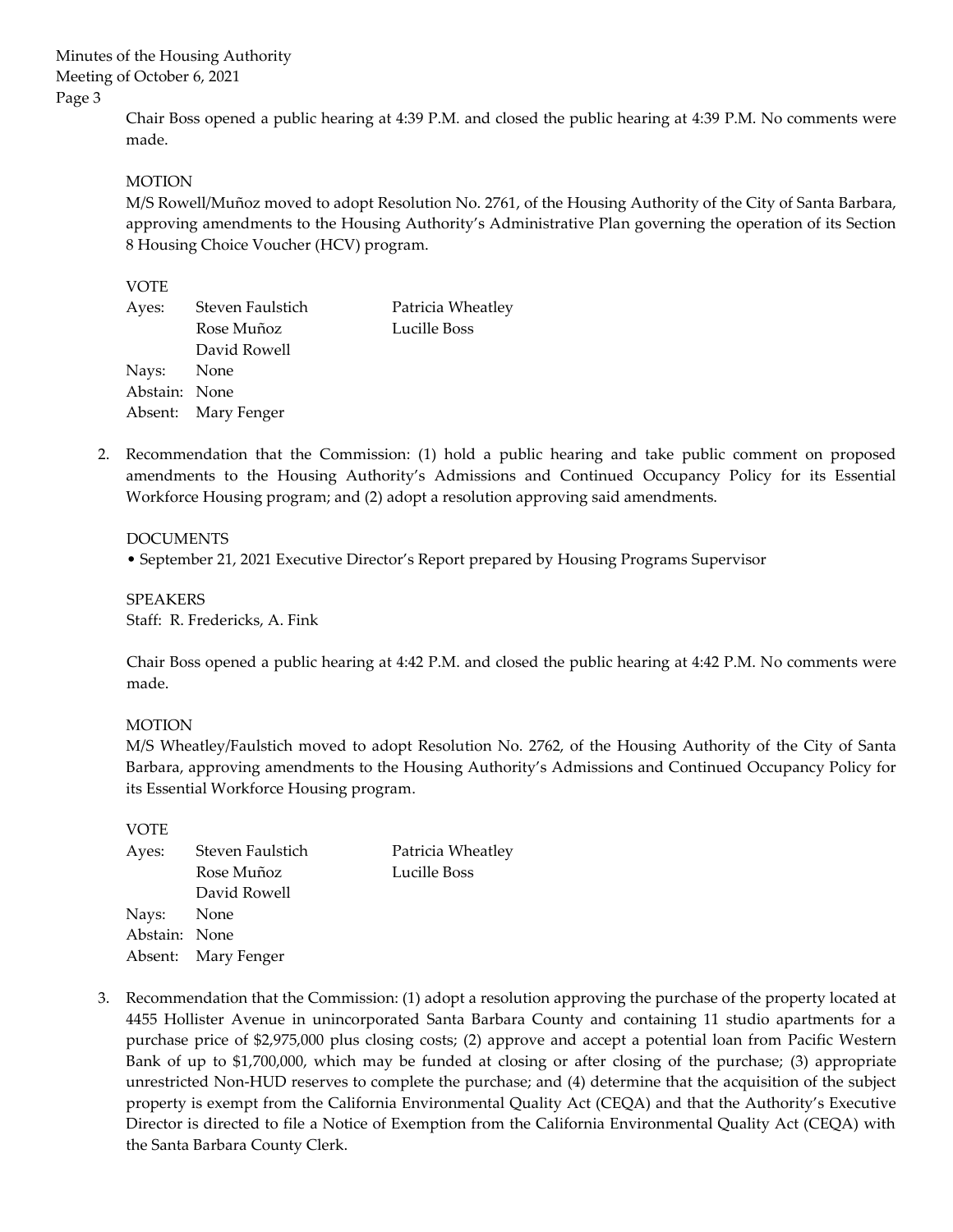#### DOCUMENTS

• September 23, 2021 Executive Director's Report prepared by Director of Property, Development and Administration

SPEAKERS Staff: R. Fredericks, D. Aazam

#### **MOTION**

M/S Rowell/Wheatley moved to adopt Resolution No. 2763, of the Housing Authority of the City of Santa Barbara, approving the purchase of the property located at 4455 Hollister Avenue in unincorporated Santa Barbara County and containing 11 studio apartments for a purchase price of \$2,975,000 plus closing costs; (2) approve and accept a potential loan from Pacific Western Bank of up to \$1,700,000, which may be funded at closing or after closing of the purchase; (3) appropriate unrestricted Non-HUD reserves to complete the purchase; and (4) determine that the acquisition of the subject property is exempt from the California Environmental Quality Act (CEQA) and that the Authority's Executive Director is directed to file a Notice of Exemption from the California Environmental Quality Act (CEQA) with the Santa Barbara County Clerk.

#### VOTE

| Ayes:         | Steven Faulstich    | Patricia Wheatley |
|---------------|---------------------|-------------------|
|               | Rose Muñoz          | Lucille Boss      |
|               | David Rowell        |                   |
| Nays: None    |                     |                   |
| Abstain: None |                     |                   |
|               | Absent: Mary Fenger |                   |
|               |                     |                   |

4. Recommendation that the Commission adopt a resolution authorizing an amendment to its existing predevelopment loan to 116 East Cota Street Associates, L.P. and increasing the principal amount of said loan from the current not-to-exceed \$500,000 to a not-to-exceed \$700,000.

#### DOCUMENTS

• September 14, 2021 Executive Director's Report prepared by Director of Property, Development and Administration

SPEAKERS Staff: R. Fredericks, D. Aazam

Secretary Fredericks noted the funding gap caused by increased construction material and labor costs. He also noted that staff is looking at alternative sources to fill the funding gap. Mr. Aazam confirmed the investor/ lender noted similar gaps in funding for other tax credit projects, and we are unable to apply to CTCAC for additional funds. He added staff is in the process of applying for CDBG funding.

#### MOTION

M/S Wheatley/Muñoz moved to adopt Resolution No. 2764, of the Housing Authority of the City of Santa Barbara, authorizing an amendment to its existing predevelopment loan to 116 East Cota Street Associates, L.P. and increasing the principal amount of said loan from the current not-to-exceed \$500,000 to a not-to-exceed \$700,000.

#### VOTE

Ayes: Steven Faulstich Patricia Wheatley Rose Muñoz Lucille Boss David Rowell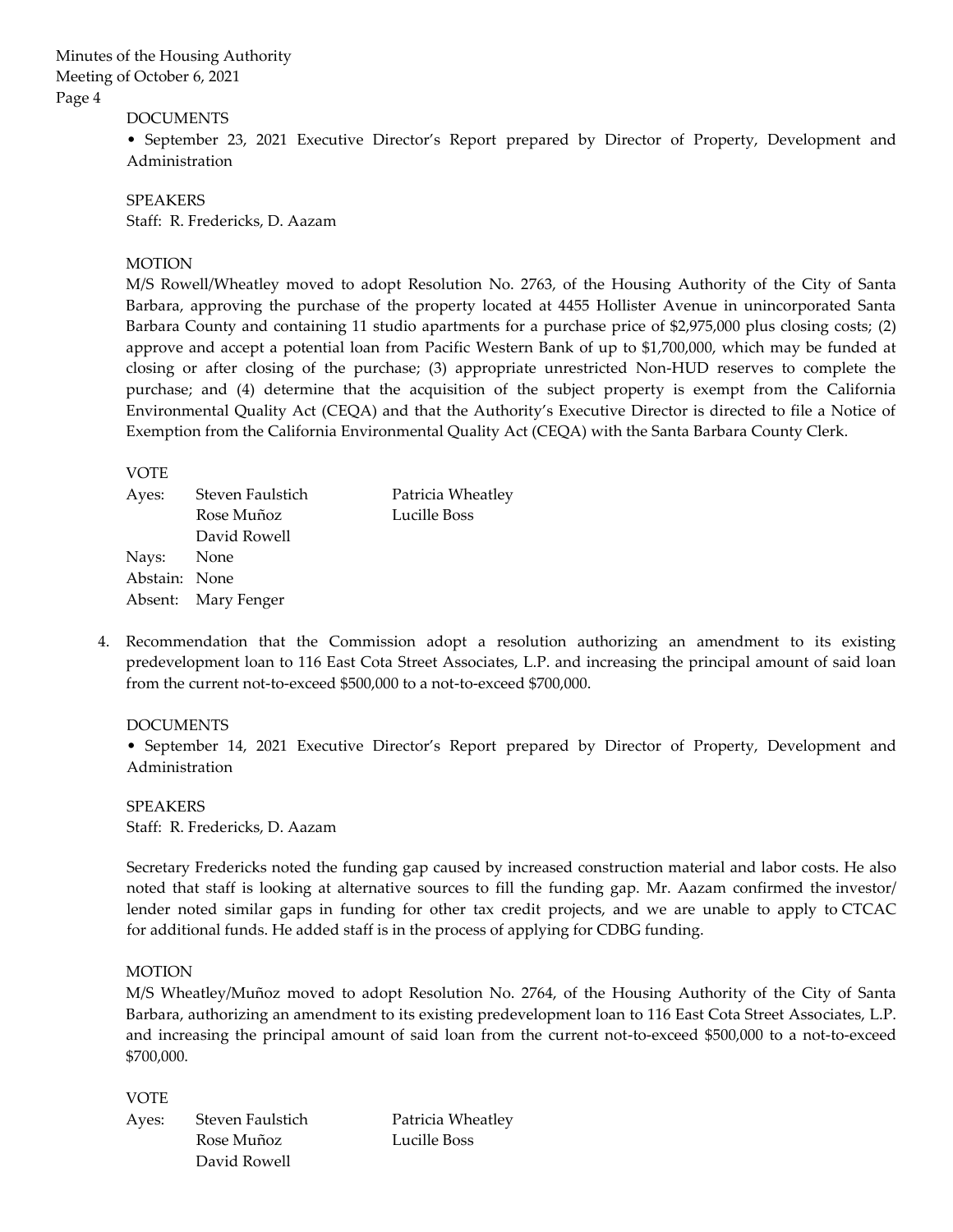Nays: None Abstain: None Absent: Mary Fenger

5. Recommendation that the Commission: (1) adopt a resolution which approves and authorizes the Executive Director to execute and implement a project agreement between the City and the Housing Authority and related instruments for development of approximately 60 rental housing units at 400 West Carrillo Street; and (2) adopt a resolution increasing the amount of the loan for predevelopment activities from \$150,000 to \$500,000.

## DOCUMENTS

• September 22, 2021 Executive Director's Report prepared by Director of Property, Development and Administration

#### SPEAKERS

Staff: R. Fredericks, D. Aazam

Vice Chair Rowell recommended staff consider approaching City if investor's yield is short, to maintain the project at moderate income, noting the receptiveness of the Council. Mr. Szymanski noted construction wouldn't begin for approximately 3 years, and in that time, staff will be working with the City regarding funding. Vice Chair inquired about the option in the Project Agreement for the City to purchase the property back in the future. Mr. Aazam answered that the City has the right to repurchase 10 years after construction; the purchase price would be set at original cost of construction, increased by inflation and to ensure the 5% minimum yield is achieved. He added that if the owner entity sells the property, they have to offer the City a right of first refusal and the City could buy the property at this stated formula pricing instead of an outside purchase price. If the property ends up selling to a third party at a higher amount, the City gets 20% of net proceeds. Mr. Szymanski added the City will transfer the property to the Housing Authority, and therefore any agreements with investors would be entered into by the Housing Authority, whether it served middle income or low income as a tax credit development.

#### MOTION

M/S Faulstich/Rowell moved to adopt Resolution No. 2765, of the Housing Authority of the City of Santa Barbara, approving and authorizing the Executive Director to execute and implement a project agreement between the City and the Housing Authority and related instruments for development of approximately 60 rental housing units at 400 West Carrillo Street.

#### VOTE

| Ayes:         | Steven Faulstich    | Patricia Wheatley |
|---------------|---------------------|-------------------|
|               | Rose Muñoz          | Lucille Boss      |
|               | David Rowell        |                   |
| Nays: None    |                     |                   |
| Abstain: None |                     |                   |
|               | Absent: Mary Fenger |                   |
|               |                     |                   |

#### MOTION

M/S Faulstich/Rowell moved to adopt Resolution No. 2766, of the Housing Authority of the City of Santa Barbara, increasing the amount of the loan for predevelopment activities from \$150,000 to \$500,000 for development of approximately 60 rental housing units at 400 West Carrillo Street.

#### VOTE